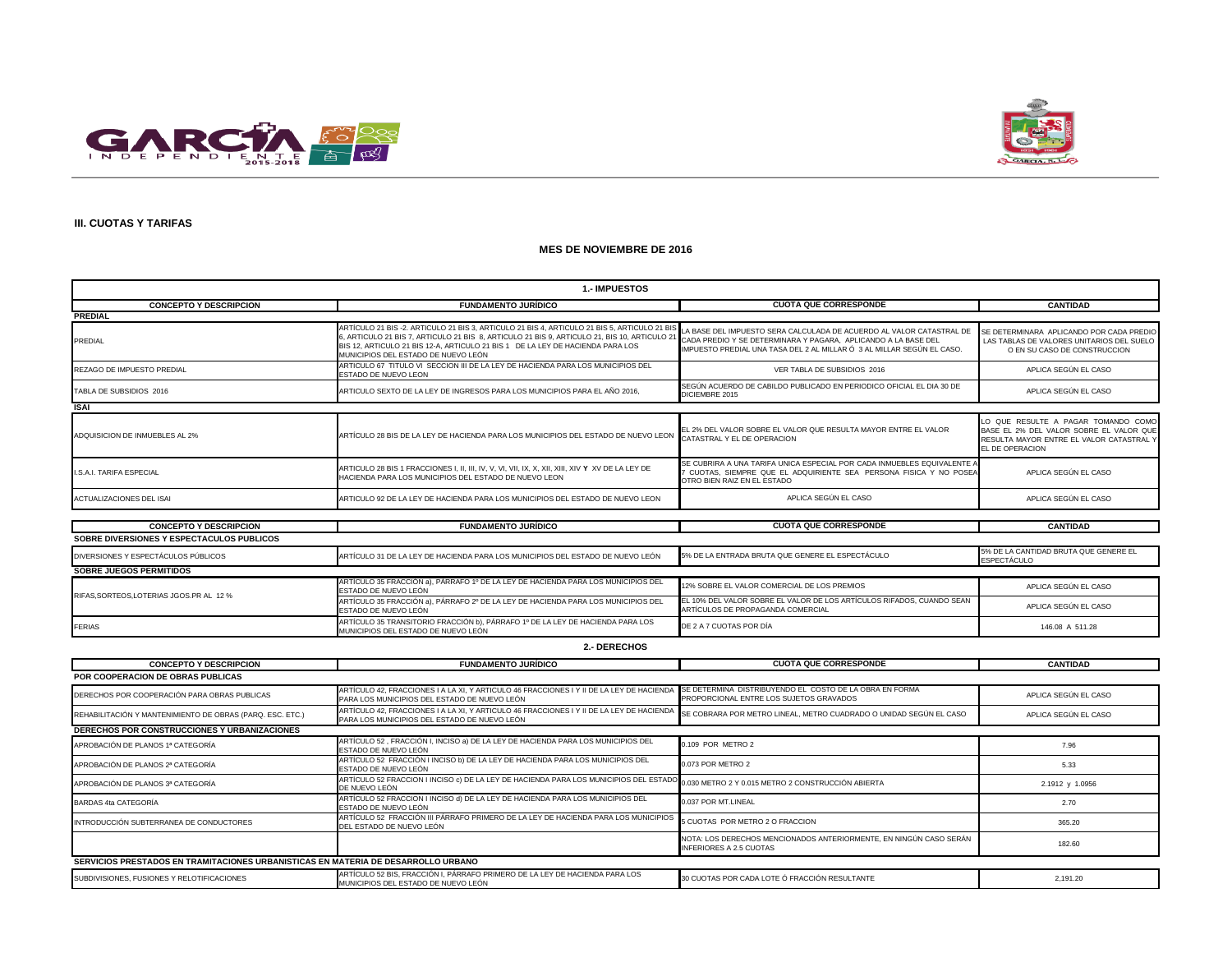| PREDIOS RESULTANTES DE HASTA 250 M2                                                        | ARTÍCULO 52 BIS, FRACCIÓN I, PÁRRAFO SEGUNDO DE LA LEY DE HACIENDA PARA LOS<br>MUNICIPIOS DEL ESTADO DE NUEVO LEÓN                          | 3 CUOTAS POR CADA LOTE Ó FRACCIÓN RESULTANTE                                                                                                                                                                                                                                                                                                                                                                                                                                                                                                                                        | 219.12                                                                                                                         |
|--------------------------------------------------------------------------------------------|---------------------------------------------------------------------------------------------------------------------------------------------|-------------------------------------------------------------------------------------------------------------------------------------------------------------------------------------------------------------------------------------------------------------------------------------------------------------------------------------------------------------------------------------------------------------------------------------------------------------------------------------------------------------------------------------------------------------------------------------|--------------------------------------------------------------------------------------------------------------------------------|
| FACTIBILIDAD Y LINEAMIENTO                                                                 | ARTÍCULO 52 BIS, FRACCIÓN I, PÁRRAFO TERCERO DE LA LEY DE HACIENDA PARA LOS<br>MUNICIPIOS DEL ESTADO DE NUEVO LEÓN                          | 2 CUOTAS                                                                                                                                                                                                                                                                                                                                                                                                                                                                                                                                                                            | 146.08                                                                                                                         |
| INICIO DE TRAMITE DE USO DE SUELO O EDIFICACION                                            |                                                                                                                                             |                                                                                                                                                                                                                                                                                                                                                                                                                                                                                                                                                                                     |                                                                                                                                |
| INICIO DE TRAMITE DE LICENCIA DE USO DE SUELO O EDIFICACIÓN                                | ARTÍCULO 52 BIS, FRACCIÓN II, INCISO b) DE LA LEY DE HACIENDA PARA LOS MUNICIPIOS DEL                                                       | <b>6 CUOTAS</b>                                                                                                                                                                                                                                                                                                                                                                                                                                                                                                                                                                     | 438.24                                                                                                                         |
| <b>HASTA 100 M2</b><br>INICIO DE TRÁMITE DE LICENCIA DE USO DE SUELO Ó EDIFICACIÓN         | ESTADO DE NUEVO LEÓN<br>ARTÍCULO 52 BIS, FRACCIÓN II, INCISO b) DE LA LEY DE HACIENDA PARA LOS MUNICIPIOS DEL                               | 12 CUOTAS                                                                                                                                                                                                                                                                                                                                                                                                                                                                                                                                                                           | 876.48                                                                                                                         |
| MAYOR DE 100 Y HASTA 250 M2<br>INICIO DE TRÁMITE DE LICENCIA DE USO DE SUELO Ó EDIFICACIÓN | ESTADO DE NUEVO LEÓN<br>ARTÍCULO 52 BIS, FRACCIÓN II, INCISO c) DE LA LEY DE HACIENDA PARA LOS MUNICIPIOS DEL                               |                                                                                                                                                                                                                                                                                                                                                                                                                                                                                                                                                                                     |                                                                                                                                |
| MAYOR DE 250 Y HASTA 500 M2                                                                | ESTADO DE NUEVO LEÓN                                                                                                                        | 18 CUOTAS                                                                                                                                                                                                                                                                                                                                                                                                                                                                                                                                                                           | 1,314.72                                                                                                                       |
| INICIO DE TRÁMITE DE LICENCIA DE USO DE SUELO Ó EDIFICACIÓN<br>MAYOR DE 500 HASTA 1000 M2  | ARTÍCULO 52 BIS, FRACCIÓN II, INCISO d) DE LA LEY DE HACIENDA PARA LOS MUNICIPIOS DEL<br>ESTADO DE NUEVO LEÓN                               | 24 CUOTAS                                                                                                                                                                                                                                                                                                                                                                                                                                                                                                                                                                           | 1,752.96                                                                                                                       |
| INICIO DE TRÁMITE DE LICENCIA DE USO DE SUELO Ó EDIFICACIÓN<br>MAYOR DE 1000 M2            | ARTÍCULO 52 BIS, FRACCIÓN II, INCISO e) DE LA LEY DE HACIENDA PARA LOS MUNICIPIOS DEL<br>ESTADO DE NUEVO LEÓN                               | 30 CUOTAS                                                                                                                                                                                                                                                                                                                                                                                                                                                                                                                                                                           | 2,191.20                                                                                                                       |
| LICENCIAS DE USO DE SUELO O EDIFICACIONES                                                  |                                                                                                                                             |                                                                                                                                                                                                                                                                                                                                                                                                                                                                                                                                                                                     |                                                                                                                                |
|                                                                                            | ARTÍCULO 52 BIS, FRACCIÓN III, INCISO a) DE LA LEY DE HACIENDA PARA LOS MUNICIPIOS DEL                                                      |                                                                                                                                                                                                                                                                                                                                                                                                                                                                                                                                                                                     |                                                                                                                                |
| LICENCIA DE USO DE SUELO Ó EDIFICACIÓN HASTA 100 M2                                        | ESTADO DE NUEVO LEÓN                                                                                                                        | <b>S CUOTAS</b>                                                                                                                                                                                                                                                                                                                                                                                                                                                                                                                                                                     | 438.24                                                                                                                         |
| LICENCIA DE USO DE SUELO Ó EDIFICACIÓN MAYOR DE 100 HASTA 250 M2                           | ARTÍCULO 52 BIS, FRACCIÓN III, INCISO b) DE LA LEY DE HACIENDA PARA LOS MUNICIPIOS DEL<br>STADO DE NUEVO LEÓN                               | 12 CUOTAS                                                                                                                                                                                                                                                                                                                                                                                                                                                                                                                                                                           | 876.48                                                                                                                         |
| LICENCIA DE USO DE SUELO Ó EDIFICACIÓN MAYOR DE 250 HASTA 500 M2                           | ARTÍCULO 52 BIS, FRACCIÓN III, INCISO c) DE LA LEY DE HACIENDA PARA LOS MUNICIPIOS DEL<br>ESTADO DE NUEVO LEÓN                              | 18 CUOTAS                                                                                                                                                                                                                                                                                                                                                                                                                                                                                                                                                                           | 1.314.72                                                                                                                       |
| LICENCIA DE USO DE SUELO Ó EDIFICACIÓN MAYOR DE 500 HASTA 1000                             | ARTÍCULO 52 BIS, FRACCIÓN III, INCISO d) DE LA LEY DE HACIENDA PARA LOS MUNICIPIOS DEL<br>ESTADO DE NUEVO LEÓN                              | 24 CUOTAS                                                                                                                                                                                                                                                                                                                                                                                                                                                                                                                                                                           | 1.752.96                                                                                                                       |
| LICENCIA DE USO DE SUELO MAYOR DE 1000 M2                                                  | ARTÍCULO 52 BIS, FRACCIÓN III, INCISO e) DE LA LEY DE HACIENDA PARA LOS MUNICIPIOS DEL<br>ESTADO DE NUEVO LEÓN                              | 30 CUOTAS                                                                                                                                                                                                                                                                                                                                                                                                                                                                                                                                                                           | 2,191.20                                                                                                                       |
| <b>ADICIONALES</b>                                                                         |                                                                                                                                             |                                                                                                                                                                                                                                                                                                                                                                                                                                                                                                                                                                                     |                                                                                                                                |
| ADICIONALES LICENCIA DE USO DE DUELO Ó EDIFICACIÓN HASTA 100M2                             | ARTÍCULO 52 BIS, FRACCIÓN III, PÁRRAFO SEGUNDO, INCISO a) DE LA LEY DE HACIENDA PARA<br>OS MUNICIPIOS DEL ESTADO E NUEVO LEÓN               | 0.08 CUOT. POR MT2                                                                                                                                                                                                                                                                                                                                                                                                                                                                                                                                                                  | 5.84                                                                                                                           |
| ADICIONALES LICENCIA DE USO DE SUELO Ó EDIFICACIÓN MAYOR DE 100<br><b>HASTA 250 M2</b>     | ARTÍCULO 52 BIS, FRACCIÓN III, PÁRRAFO SEGUNDO, INCISO b) DE LA LEY DE HACIENDA PARA<br>LOS MUNICIPIOS EL ESTADO DE NUEVO LEÓN              | 0.16 CUOT., POR MT2                                                                                                                                                                                                                                                                                                                                                                                                                                                                                                                                                                 | 11.69                                                                                                                          |
| ADICIONALES LICENCIA DE USO DE SUELO Ó EDIFICACIÓN MAYOR DE 250                            | ARTÍCULO 52 BIS, FRACCIÓN III, PÁRRAFO SEGUNDO, INCISO c) DE LA LEY DE HACIENDA PARA                                                        | 0.24 CUOT. POR MT2                                                                                                                                                                                                                                                                                                                                                                                                                                                                                                                                                                  | 17.53                                                                                                                          |
| <b>HASTA 500 M2</b><br>ADICIONALES LICENCIA DE USO DE SUELO Ó EDIFICACIÓN MAYOR DE 500     | OS MUNICIPIOS DEL ESTADO DE NUEVO LEÓN<br>ARTÍCULO 52 BIS, FRACCIÓN III, PÁRRAFO SEGUNDO, INCISO d) DE LA LEY DE HACIENDA DE LOS            |                                                                                                                                                                                                                                                                                                                                                                                                                                                                                                                                                                                     |                                                                                                                                |
| <b>HASTA 1000 M2</b><br>ADICIONALES LICENCIA DE USO DE SUELO Ó EDIFICACIÓN MAYOR DE 100    | IUNICIPIOS DEL ESTADO DE NUEVO LEÓN                                                                                                         | 0.31 CUOT. POR MT2                                                                                                                                                                                                                                                                                                                                                                                                                                                                                                                                                                  | 22.64                                                                                                                          |
|                                                                                            | ARTÍCULO 52 BIS, FRACCIÓN III, PÁRRAFO SEGUNDO, INCISO e) DE LA LEY DE HACIENDA PARA<br>OS MUNICIPIOS DELESTADO DE NUEVO LEÓN               | 0.38 CUOTAS POR MT2                                                                                                                                                                                                                                                                                                                                                                                                                                                                                                                                                                 | 27.76                                                                                                                          |
|                                                                                            |                                                                                                                                             | NOTA: LA CUOTA PREVISTA NO EXCEDERÁ DE \$8.00 POR METRO CUADRADO PARA<br>EDIFICACIONES HABITACIONALES MULTIFAMILIARES. LAS CASAS-HABITACION<br>ESTARAN EXCENTAS DEL PAGO DE ESTE DERECHO.                                                                                                                                                                                                                                                                                                                                                                                           | SEGÚN SEA EL CASO                                                                                                              |
| FACTIBILIDAD Y AUTORIZACION DE REGIMEN DE CONDOMINIO                                       |                                                                                                                                             |                                                                                                                                                                                                                                                                                                                                                                                                                                                                                                                                                                                     |                                                                                                                                |
| FACTIBILIDAD Y AUTORIZACIÓN DE RÉGIMENES EN CONDOMINIO                                     | ARTÍCULO 52 BIS, FRACCIÓN IV, INCISO a) DE LA LEY DE HACIENDA PARA LOS MUNICIPIOS DEL                                                       | 0.12 CUOTAS POR MT.2 DE CONSTRUCCION                                                                                                                                                                                                                                                                                                                                                                                                                                                                                                                                                | 8.76                                                                                                                           |
| VERTICAL                                                                                   | ESTADO DE NUEVO LEÓN<br>ARTÍCULO 52 BIS, FRACCIÓN IV, INCISO b) Y FRACCION V INCISO a) DE LA LEY DE HACIENDA DE                             | OTES HABITACIONALES O INDUSTRIALES DE HASTA 150 M2: 0.107 CUOTAS                                                                                                                                                                                                                                                                                                                                                                                                                                                                                                                    | 7.82                                                                                                                           |
| FACTIBILIDAD Y AUTORIZACIÓN DE RÉGIMENES EN CONDOMINIO                                     | LOS MUNICIPIOS DEL ESTADO DE NUEVO LEÓN                                                                                                     | LOTES HABITACIONALES O INDUSTRIALES DE MAS DE 150 M2 HASTA 300 M2: 0.143                                                                                                                                                                                                                                                                                                                                                                                                                                                                                                            |                                                                                                                                |
| <b>HORIZONTAL</b>                                                                          | ARTÍCULO 52 BIS, FRACCIÓN IV, INCISO b) Y FRACCION V INCISO b) DE LA LEY DE HACIENDA DE<br>LOS MUNICIPIOS DEL ESTADO DE NUEVO LEÓN          | <b>CUOTAS</b><br>LOTES HABITACIONALES O INDUSTRIALES DE MAS DE 300 M2: 0.172 CUOTAS                                                                                                                                                                                                                                                                                                                                                                                                                                                                                                 | 10.44                                                                                                                          |
|                                                                                            |                                                                                                                                             |                                                                                                                                                                                                                                                                                                                                                                                                                                                                                                                                                                                     | 12.56                                                                                                                          |
|                                                                                            |                                                                                                                                             | LOTES HABITACIONALES O INDUSTRIALES DE HASTA 150 M2: 0.107 CUOTAS                                                                                                                                                                                                                                                                                                                                                                                                                                                                                                                   | 7.82                                                                                                                           |
|                                                                                            | ARTÍCULO 52 BIS, FRACCIÓN IV, INCISO c) Y FRACCION V INCISO c) NUMERO 1 DE LA LEY DE<br>HACIENDA DE LOS MUNICIPIOS DEL ESTADO DE NUEVO LEÓN | LOTES HABITACIONALES O INDUSTRIALES DE MAS DE 150 M2 HASTA 300 M2: 0.143<br><b>CUOTAS</b>                                                                                                                                                                                                                                                                                                                                                                                                                                                                                           | 10.44                                                                                                                          |
| FACTIBILIDAD Y AUTORIZACIÓN DE RÉGIMENES EN CONDOMINIO MIXTO                               |                                                                                                                                             | OTES HABITACIONALES O INDUSTRIALES DE MAS DE 300 M2: 0.172 CUOTAS                                                                                                                                                                                                                                                                                                                                                                                                                                                                                                                   | 12.56                                                                                                                          |
|                                                                                            | ARTÍCULO 52 BIS, FRACCIÓN IV, INCISO b) Y FRACCION V INCISO b) NUMERO 3 DE LA LEY DE<br>HACIENDA DE LOS MUNICIPIOS DEL ESTADO DE NUEVO LEÓN | LOTES CAMPESTRES: 0.107 CUOTAS                                                                                                                                                                                                                                                                                                                                                                                                                                                                                                                                                      | 7.82                                                                                                                           |
| <b>AUTORIZACION DE FRACCIONAMIENTOS</b>                                                    |                                                                                                                                             |                                                                                                                                                                                                                                                                                                                                                                                                                                                                                                                                                                                     |                                                                                                                                |
| FACTIBILIDAD Y LINEAMIENTOS                                                                | ARTÍCULO 52 BIS, FRACCIÓN V, INCISO a) DE LA LEY DE HACIENDA DE LOS MUNICIPIOS DEL<br>ESTADO DE NUEVO LEÓN                                  | 117.5 CUOTAS                                                                                                                                                                                                                                                                                                                                                                                                                                                                                                                                                                        | 8.582.20                                                                                                                       |
| PROYECTO URBANÍSTICO                                                                       | ARTÍCULO 52 BIS, FRACCIÓN V, INCISO b) DE LA LEY DE HACIENDA PARA LOS MUNICIPIOS DEL                                                        | 117.5 CUOTAS                                                                                                                                                                                                                                                                                                                                                                                                                                                                                                                                                                        | 8,582.20                                                                                                                       |
|                                                                                            | ESTADO DE NUEVO LEÓN                                                                                                                        |                                                                                                                                                                                                                                                                                                                                                                                                                                                                                                                                                                                     |                                                                                                                                |
| PROYECTO EJECUTIVO                                                                         | ARTÍCULO 52 BIS, FRACCIÓN V, INCISO c) NUMERALES 1, 2, 3, 4, 5, 6 DE LA LEY DE HACIENDA<br>PARA LOS MUNICIPIOS DEL ESTADO DE NUEVO LEÓN     | SE COBRARA POR M2 DE ÁREA VENDIBLE DEPENDIENDO SI EL ÁREA ES<br>HABITACIONAL, INDUSTRIAL, CAMPESTRE U OTROS A-LOTES CON SUPERFICIE<br>HASTA 150 M2, 0.107 CUOTAS,<br>B-LOTES CON SUPERFICIE DE MÁS DE 150 M2 Y<br>LOTES CON SUPERFICIE MAYOR A 300 M2 0.172 M2 Y HASTA 300 M2, 10.44 MT.2, LOTES CON<br>HASTA 300 M2, 0.143 CUOTAS,<br>CUOTAS                                                                                                                                                                                                                                       | A-LOTES CON SUPERFICIE HASTA 150 M2, 7.81<br>MT.2. B-LOTES CON SUPERFICIE DE MÁS DE 150<br>SUPERFICIE MAYOR A 300 M2 12.56 MT2 |
| HABITACIONALES O INDUSTRIALES                                                              | ARTÍCULO 52 BIS, FRACCION V, INCISO C) NUMERO 1 LETRA a b c DE LA LEY DE HACIENDA PARA<br>LOS MUNICIPIOS DEL ESTADO DE NUEVO LEÓN           | HABITACIONALES E INDUSTRIALES, EXCEPTUANDO LOS PREDIOS RESERVADOS<br>PARA EQUIPAMIENTOS COMERCIALES Y DE SERVICIOS:SE COBRARA POR M2 DE A-LOTES CON SUPERFICIE HASTA 150 M2, 7.81<br>ÁREA VENDIBLE DEPENDIENDO SI EL ÁREA ES HABITACIONAL, INDUSTRIAL, MIT.2, B-LOTES CON SUPERFICIE DE MÁS DE 150<br>AMPESTRE U OTROS A-LOTES CON SUPERFICIE HASTA 150 M2, 0.107 CUOTAS, M2 Y HASTA 300 M2, 10.44 MT.2, LOTES CON<br>B-LOTES CON SUPERFICIE DE MÁS DE 150 M2 Y HASTA 300 M2, 0.143 CUOTAS, SUPERFICIE MAYOR A 300 M2 12.56 MT2<br>LOTES CON SUPERFICIE MAYOR A 300 M2 0.172 CUOTAS |                                                                                                                                |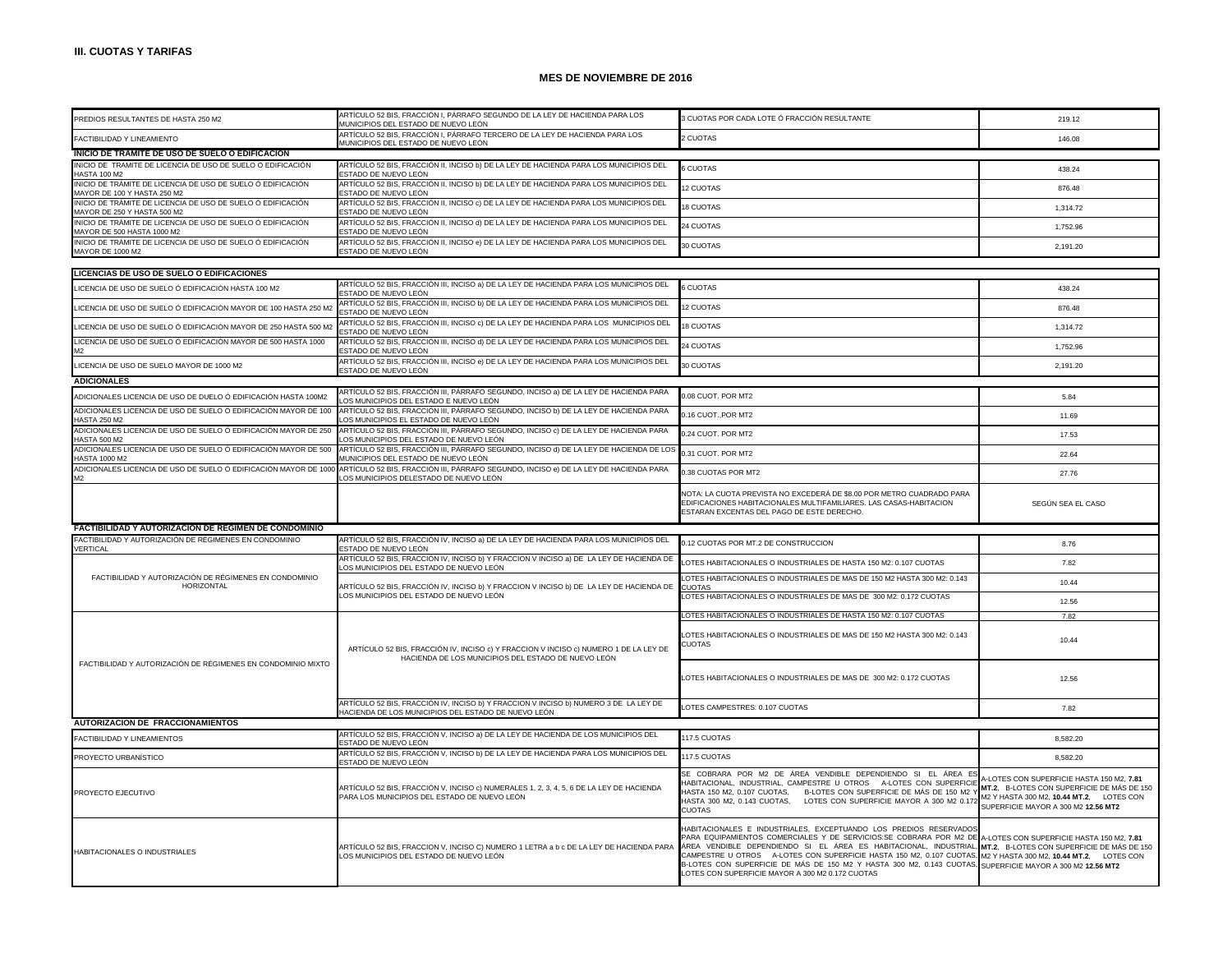| LOTES CON SUPERFICIE HASTA 150 M2                                                                | ARTÍCULO 52 BIS, FRACCIÓN V. INCISO c), NÚMERO 1, APARTADO A. DE LA LEY DE HACIENDA<br>PARA LOS MUNICIPIOS DEL ESTADO DE NUEVO LEÓN  | 0.107 CUOTAS                                                                                                                                                                                                      | 7.82                     |
|--------------------------------------------------------------------------------------------------|--------------------------------------------------------------------------------------------------------------------------------------|-------------------------------------------------------------------------------------------------------------------------------------------------------------------------------------------------------------------|--------------------------|
| LOTES CON SUPERFICIE DE MAS DE 150 HASTA 300 M2                                                  | ARTÍCULO 52 BIS, FRACCIÓN V. INCISO c), NÚMERO 1, APARTADO B.  DE LA LEY DE HACIENDA<br>PARA LOS MUNICIPIOS DEL ESTADO DE NUEVO LEÓN | 0.143 CUOTAS                                                                                                                                                                                                      | 10.44                    |
| LOTES CON SUPERFICIE MAYOR DE 300 M2                                                             | ARTÍCULO 52 BIS, FRACCIÓN V. INCISO c), NÚMERO 1, APARTADO C. DE LA LEY DE HACIENDA<br>PARA LOS MUNICIPIOS DEL ESTADO DE NUEVO LEÓN  | 0.172 CUOTAS                                                                                                                                                                                                      | 12.56                    |
| INDUSTRIALES UBICADOS EN EL MUNICIPIO                                                            | ARTÍCULO 52 BIS, FRACCIÓN V. INCISO c), NÚMERO 2 DE LA LEY DE HACIENDA PARA LOS<br>MUNICIPIOS DEL ESTADO DE NUEVO LEÓN               | 0.107 CUOTAS                                                                                                                                                                                                      | 7.82                     |
| OTROS UBICADOS EN EL MUNICIPIO                                                                   | ARTÍCULO 52 BIS, FRACCIÓN V. INCISO c), NÚMERO 5 DE LA LEY DE HACIENDA PARA LOS<br>MUNICIPIOS DEL ESTADO DE NUEVO LEÓN               | 0.107 CUOTAS                                                                                                                                                                                                      | 7.82                     |
| CERTIFICACIÓN DEL CUMPLIMIENTO DE REQUSITOS PARA VENTA.                                          | ARTÍCULO 52 BIS, FRACCIÓN V. INCISO c), NÚMERO 6, INCISO d) DE LA LEY DE HACIENDA PARA<br>OS MUNICIPIOS EL ESTADO DE NUEVO LEÓN      | 117.5 CUOTAS                                                                                                                                                                                                      | 8,582.20                 |
| <b>PRORROGA</b>                                                                                  | ARTÍCULO 52 BIS, FRACCIÓN V. INCISO c), NÚMERO 6, INCISO e) DE LA LEY DE HACIENDA PARA<br>OS MUNICIPIOS DEL ESTADO DE NUEVO LEÓN     | 58.5 CUOTAS                                                                                                                                                                                                       | 4,272.84                 |
| ACTUALIZACIÓN DE GARANTÍAS                                                                       | ARTÍCULO 52 BIS, FRACCIÓN V. INCISO c), NÚMERO 6, INCISO f) DE LA LEY DE HACIENDA PARA<br>OS MUNICIPIOS DEL ESTADO DE NUEVO LEÓN     | 58.5 CUOTAS                                                                                                                                                                                                       | 4.272.84                 |
| <b>MODIFICACIONES</b>                                                                            | ARTÍCULO 52 BIS, FRACCIÓN V. INCISO c), NÚMERO 6, INCISO q) DE LA LEY DE HACIENDA PARA<br>OS MUNICIPIOS DEL ESTADO DE NUEVO LEÓN     | 58.5 CUOTAS                                                                                                                                                                                                       | 4,272.84                 |
| RECEPCIÓN DE OBRA                                                                                | ARTÍCULO 52 BIS, FRACCIÓN V. INCISO c), NÚMERO 6, INCISO h) DE LA LEY DE HACIENDA PARA<br>OS MUNICIPIOS DEL ESTADO DE NUEVO LEÓN     | 586.5 CUOTAS                                                                                                                                                                                                      | 42.837.96                |
| REGULARIZACIÓN Y ORDENAMIENTO URBANO EN FRACCIONAMIENTOS Y<br>EN LICENCIAS DE USO DE SUELO (75%) | ARTÍCULO 52 BIS, FRACCIÓN VI DE LA LEY DE HACIENDA PARA LOS MUNICIPIOS DEL ESTADO DE<br>NUEVO LEÓN                                   | SE APLICARAN LAS CUOTAS PREVISTAS EN LAS FRACCIONES III Y IV DEL ARTÍCULO 52 BIS DE LA LEY DE HACIENDA PARA LOS<br>MUNICIPIOS DEL ESTADO DE NUEVO LEON, CON UN INCREMENTO DEL 75%                                 |                          |
| EXPEDICIÓN DE COPIAS CERTIFICADAS DE PLANOS                                                      | ARTÍCULO 52 BIS, FRACCIÓN VII DE LA LEY DE HACIENDA PARA LOS MUNICIPIOS DEL ESTADO DE<br>NUEVO LEÓN                                  | 3.5 CUOTAS                                                                                                                                                                                                        | 255.64                   |
| EXPEDICIÓN DE CONSTANCIA Y CERTIFICACIONES                                                       | ARTÍCULO 52 BIS, FRACCIÓN VIII DE LA LEY DE HACIENDA PARA LOS MUNICIPIOS DEL ESTADO<br>DE NUEVO LEÓN                                 | 2.5 CUOTAS                                                                                                                                                                                                        | 182.60                   |
| INFORMACIÓN DE ALINEAMIENTO DE LA VIALIDAD                                                       | ARTÍCULO 52 BIS, FRACCIÓN IX DE LA LEY DE HACIENDA PARA LOS MUNICIPIOS DEL ESTADO DE<br>NUEVO LEÓN                                   | .5 CUOTAS                                                                                                                                                                                                         | 109.56                   |
| <b>INSCRIPCION DE NUEVOS FRACCIONAMIENTOS O AMPLIACION</b>                                       |                                                                                                                                      |                                                                                                                                                                                                                   |                          |
| FRACCIONAMIENTOS CUYOS LOTES TENGAN UNA SUPERFICIE PROMEDIO<br>MAYOR A 250 M2                    | ARTÍCULO 55 INCISO a) DE LA LEY DE HACIENDA PARA LOS MUNICIPIOS DEL ESTADO DE NUEVO<br>FÓN                                           | 0.023 CUOTAS POR MT2                                                                                                                                                                                              | 1.68                     |
| FRACCIONAMINTOS CUYOS LOTES TENGAN UNA SUPERFICIE PROMEDIO<br>ENTRE 150 Y 250 M2                 | ARTÍCULO 55 INCISO b) DE LA LEY DE HACIENDA PARA LOS MUNICIPIOS DEL ESTADO DE<br>IUEVO LEÓN                                          | 0.012 CUOTAS POR MT2                                                                                                                                                                                              | 0.876                    |
| FRACCIONAMIENTOS CUYOS LOTES TENGAN UNA SUPERFICIE PROMEDIO<br>MENOR A 150 M2                    | ARTÍCULO 55 INCISO c) DE LA LEY DE HACIENDA PARA LOS MUNICIPIOS DEL ESTADO DE NUEVO<br>FÓN                                           | 0.009 CUOTAS POR MT2                                                                                                                                                                                              | 0.657                    |
| CEMENTERIOS UBICADOS EN LOS MUNICIPIOS                                                           | ARTÍCULO 55 INCISO d) DE LA LEY DE HACIENDA PARA LOS MUNICIPIOS DEL ESTADO DE NUEVO<br>FÓN                                           | 0.12 CUOTAS POR MT2                                                                                                                                                                                               | 8.76                     |
| ASIGNACIÓN DE NUMERO OFICIAL                                                                     | ARTÍCULO 55, PÁRRAFO TERCERO DE LA LEY DE HACIENDA PARA LOS MUNICIPIOS DEL ESTADO<br>DE NUEVO LEÓN                                   | .24 CUOTAS                                                                                                                                                                                                        | 90.57                    |
| POR CERTIFICACIONES, AUTORIZACIONES, CONSTANCIAS Y REGISTROS                                     |                                                                                                                                      |                                                                                                                                                                                                                   |                          |
|                                                                                                  |                                                                                                                                      |                                                                                                                                                                                                                   |                          |
|                                                                                                  | RTÍCULO 57, FRACCIÓN I, INCISO a) DE LA LEY DE HACIENDA PARA LOS MUNICIPIOS DEL                                                      | .012 CUOTAS EN HOJAS TAMANO CARTA                                                                                                                                                                                 | 0.876                    |
| COPIA SIMPLE POR HOJA                                                                            | ESTADO DE NUEVO LEÓN                                                                                                                 | 0.017 CUOTAS EN HOJAS TAMAÑO OFICIO                                                                                                                                                                               | 1.242                    |
| COPIA A COLOR POR HOJA                                                                           | ARTÍCULO 57, FRACCIÓN I, INCISO b) DE LA LEY DE HACIENDA PARA LOS MUNICIPIOS DE L<br>ESTADO DE NUEVO LEÓN                            | 0.024 CUOTAS EN HOJAS TAMAÑO CARTA<br>0.034 CUOTAS EN HOJAS TAMANO OFICIO                                                                                                                                         | 1.75<br>2.48             |
| COPIA CERTIFICADAS POR CADA DOCUMENTO                                                            | ARTÍCULO 57, FRACCIÓN I, INCISO c) DE LA LEY DE HACIENDA PARA LOS MUNICIPIOS DEL<br>STADO DE NUEVO LEÓN                              | <b>CUOTA</b>                                                                                                                                                                                                      | 73.04                    |
| COPIA SIMPLE DE PLANOS                                                                           | ARTÍCULO 57, FRACCIÓN I, INCISO d) DE LA LEY DE HACIENDA PARA LOS MUNICIPIOS DEL<br>ESTADO DE NUEVO LEÓN                             | 0.43 CUOTAS                                                                                                                                                                                                       | 31.41                    |
| COPIA SIMPLE DE PLANOS A COLOR                                                                   | ARTÍCULO 57, FRACCIÓN I, INCISO e) DE LA LEY DE HACIENDA PARA LOS MUNICIPIOS DEL<br>ESTADO DE NUEVO LEÓN                             | <b>CUOTAS</b>                                                                                                                                                                                                     | 146.08                   |
| COPIA CERTIFICADA DE PLANOS                                                                      | ARTÍCULO 57, FRACCIÓN I, INCISO f) DE LA LEY DE HACIENDA PARA LOS MUNICIPIOS DEL<br>STADO DE NUEVO LEÓN                              | <b>CUOTAS</b>                                                                                                                                                                                                     | 219.12                   |
| COPIA CERTIFICADA DE PLANOS A COLOR                                                              | ARTÍCULO 57, FRACCIÓN I, INCISO g) DE LA LEY DE HACIENDA PARA LOS MUNICIPIOS DEL<br>ESTADO DE NUEVO LEÓN                             | <b>5 CUOTAS</b>                                                                                                                                                                                                   | 365.20                   |
| DIVERSAS CONSTANCIAS Y CERTIFICACIONES                                                           | ARTÍCULO 57, FRACCIÓN I, INCISO h) DE LA LEY DE HACIENDA PARA LOS MUNICIPIOS DEL<br>STADO DE NUEVO LEÓN                              | <b>CUOTA</b>                                                                                                                                                                                                      | 73.04                    |
| BÚSQUEDA Y LOCALIZACIÓN DE ARCHIVOS Y EXPEDIENTES                                                | ARTÍCULO 57, FRACCIÓN I, PÁRRAFO TERCERO DE LA LEY DE HACIENDA PARA LOS MUNICIPIOS<br>I ESTADO DE NUEVO LEÓN                         | <b>CUOTA</b>                                                                                                                                                                                                      | 73.04                    |
| CERTIFICACIÓN DE PREDIAL                                                                         | ARTÍCULO 57, FRACCIÓN I, INCISO h) DE LA LEY DE HACIENDA PARA LOS MUNICIPIOS EL ESTADO<br>DE NUEVO LEÓN.                             | <b>CUOTA</b>                                                                                                                                                                                                      | 73.04                    |
| CERTIFICACIÓN COMISIONADOS MUNICIPALES                                                           | ARTÍCULO 57, FRACCIÓN I, INCISO h) DE LA LEY DE HACIENDA PARA LOS MUNICIPIOS DEL<br>ESTADO DE NUEVO LEÓN                             | <b>CUOTA</b>                                                                                                                                                                                                      | 73.04                    |
| CONSTANCIA O REGISTRO DE REFRENDO                                                                | ARTÍCULO 57, FRACCIÓN I, INCISO h) DE LA LEY DE HACIENDA PARA LOS MUNICIPIOS DEL<br>ESTADO DE NUEVO LEÓN                             | <b>CUOTA</b>                                                                                                                                                                                                      | 73.04                    |
| CONSTANCIA DE NO INFRACCIONES, RELATIVAS A CONTROL VEHICULAR                                     | ARTÍCULO 57, FRACCIÓN I, PARRAFO CUARTO DE LA LEY DE HACIENDA PARA LOS MUNICIPIOS<br>DEL ESTADO DE NUEVO LEÓN                        | 0.25 CUOTAS                                                                                                                                                                                                       | 18.26                    |
|                                                                                                  |                                                                                                                                      |                                                                                                                                                                                                                   |                          |
| INSCRIPCIÓN AL INICIO DE ACTIVIDADES                                                             | ARTÍCULO 58 DE LA LEY DE HACIENDA PARA LOS MUNICIPIOS DEL ESTADO DE NUEVO LEÓN                                                       | ESTE ARTÍCULO SOLO MENCIONA LAS CUOTAS POR INSCRIPCIÓN AL INICIO DE<br>ACTIVIDADES, POR REFRENDO ANUAL DE LICENCIA, AUTORIZACIÓN, PERMISO O<br>CONCESIÓN QUE SE CUBRIRÁN EN LOS MUNICIPIOS DEL ÁREA METROPOLITANA |                          |
|                                                                                                  |                                                                                                                                      | HASTA 15,000 PERSONAS: 1500 CUOTAS                                                                                                                                                                                | 109,560.00               |
| <b>ESTADIOS DE FUTBOL</b>                                                                        | ARTÍCULO 58 BIS FRACCION A) NUMERO 1 DE LA LEY DE HACIENDA PARA LOS MUNICIPIOS EL<br>ESTADO DE NUEVO LEÓN                            | DE MAS DE 15,000 HASTA 25,000 PERSONAS: 2700 CUOTAS                                                                                                                                                               | 197,208.00               |
|                                                                                                  |                                                                                                                                      | DEMAS DE 25,000 PERSONAS: 3500 CUOTAS                                                                                                                                                                             | 255,640.00               |
| CABARET, CENTROS NOCTURNOS, DISCOTECAS, CASAS Y<br>ESTABLECIMIENTOS DE APUESTAS                  | ARTÍCULO 58 BIS FRACCION A) NUMERO 2 DE LA LEY DE HACIENDA PARA LOS MUNICIPIOS EL<br>ESTADO DE NUEVO LEÓN                            | NO MAYOR A 120 M2 2390 CUOTAS<br>MAYOR A 120 M2, 2825 CUOTAS                                                                                                                                                      | 174,565.60<br>206,338.00 |
| HOTELES Y MOTELES DE PASO CON SERVICIO DE BAR Y RESTURANT-BAR                                    | ARTÍCULO 58 BIS FRACCION A) NUMERO 4 DE LA LEY DE HACIENDA PARA LOS MUNICIPIOS EL<br>ESTADO DE NUEVO LEÓN                            | <b>1500 CUOTAS</b>                                                                                                                                                                                                | 109,560.00               |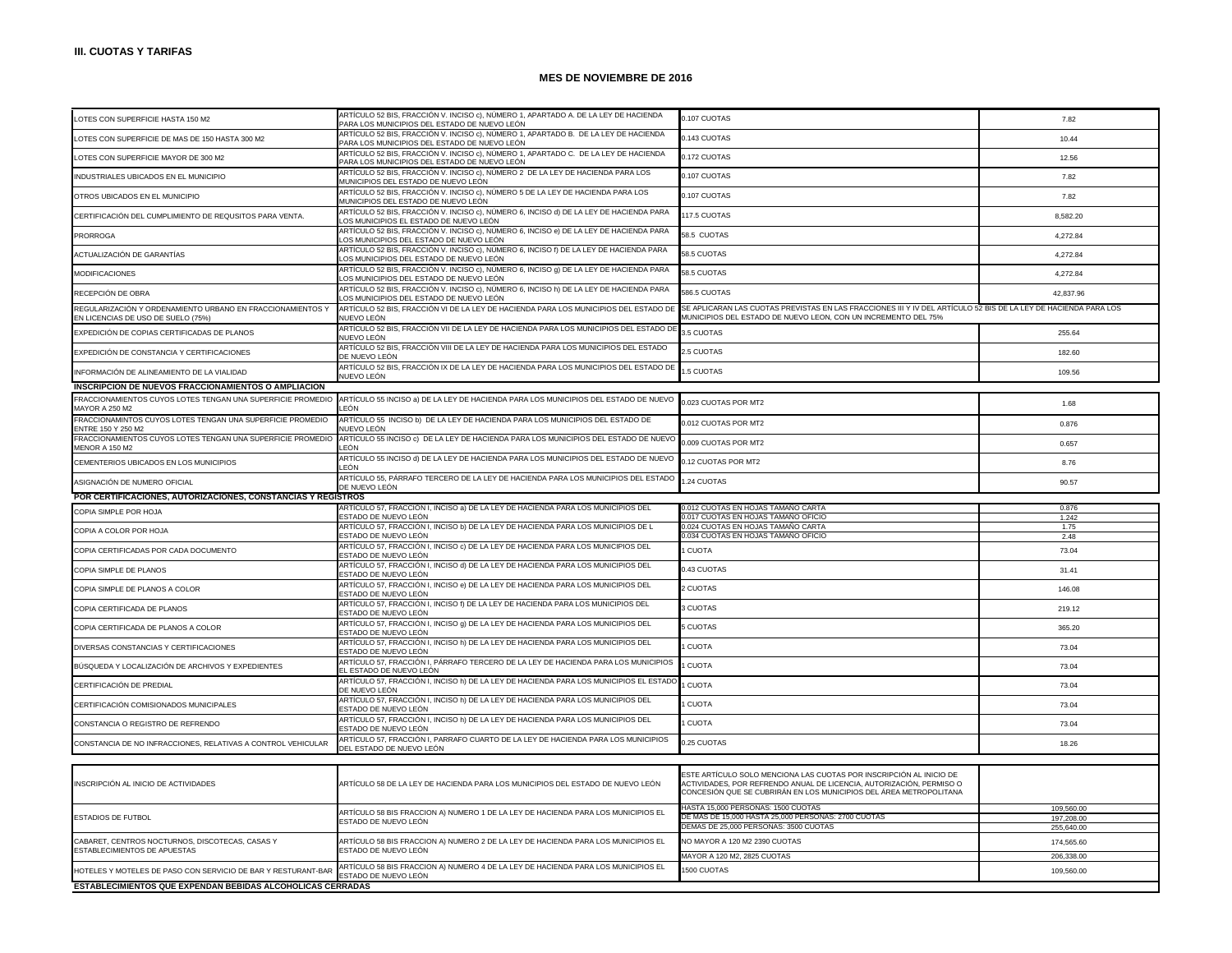| ABARROTES CON VENTA DE CERVEZA CON UN AREA DE EXPOSICIÓN AL<br>PÚBLICO NO MAYOR A 50 M2                           | ARTÍCULO 58 BIS FRACCION A) NUMERO 5 INCISO a) DE LA LEY DE HACIENDA PARA LOS<br>MUNICIPIOS EL ESTADO DE NUEVO LEÓN                                                                                   | <b>15 CUOTAS</b>                                                                                                               | 1,095.60                                                                                     |
|-------------------------------------------------------------------------------------------------------------------|-------------------------------------------------------------------------------------------------------------------------------------------------------------------------------------------------------|--------------------------------------------------------------------------------------------------------------------------------|----------------------------------------------------------------------------------------------|
| ABARROTES CON VENTA DE CERVEZA, VINOS Y LICORES CON UN AREA<br>DE EXPOSICIÓN AL PÚBLICO. NO MAYOR A 50 M2         | ARTÍCULO 58 BIS FRACCION A) NUMERO 5 INCISO b) DE LA LEY DE HACIENDA PARA LOS<br>MUNICIPIOS EL ESTADO DE NUEVO LEÓN                                                                                   | 30 CUOTAS                                                                                                                      | 2,191.20                                                                                     |
| DEPOSITO CON VENTA DE CERVEZA INCLUYENO LOS QUE TIENEN<br>SERVICIO DE AUTO                                        | ARTÍCULO 58 BIS FRACCION A) NUMERO 5 INCISO c) DE LA LEY DE HACIENDA PARA LOS<br>MUNICIPIOS EL ESTADO DE NUEVO LEÓN                                                                                   | 40 CUOTAS                                                                                                                      | 2.921.60                                                                                     |
| DEPOSITO CON VENTA DE CERVEZA, VINOS Y LICORES INCLUYENDO LOS<br>QUE TIENEN SERVICIO DE AUTO                      | ARTÍCULO 58 BIS FRACCION A) NUMERO 5 INCISO d) DE LA LEY DE HACIENDA PARA LOS<br>MUNICIPIOS EL ESTADO DE NUEVO LEÓN                                                                                   | 80 CUOTAS                                                                                                                      | 5.843.20                                                                                     |
| LICORERÍAS                                                                                                        | ARTÍCULO 58 BIS FRACCION A) NUMERO 5 INCISO e) DE LA LEY DE HACIENDA PARA LOS<br>MUNICIPIOS EL ESTADO DE NUEVO LEÓN                                                                                   | 80 CUOTAS                                                                                                                      | 5,843.20                                                                                     |
| MINISÚPER Y TIENDAS DE CONVENIENCIA CON UN AREA DE EXPOSICIÓN<br>AL PUBLICO NO MAYOR A 120 M2                     | ARTÍCULO 58 BIS FRACCION A) NUMERO 5 INCISO f) DE LA LEY DE HACIENDA PARA LOS<br>MUNICIPIOS EL ESTADO DE NUEVO LEÓN                                                                                   | 60 CUOTAS                                                                                                                      | 4.382.40                                                                                     |
| MINISÚPER Y TIENDAS DE CONVENIENCIA CON UN AREA DE EXPOSICIÓN<br>AL PÚBLICO MAYOR A 120 M2                        | ARTÍCULO 58 BIS FRACCION A) NUMERO 5 INCISO q) DE LA LEY DE HACIENDA PARA LOS<br>MUNICIPIOS EL ESTADO DE NUEVO LEÓN                                                                                   | 135 CUOTAS                                                                                                                     | 9.860.40                                                                                     |
| TIENDAS DE AUTO SERVICIO MAYOR A 120 M2                                                                           | ARTÍCULO 58 BIS FRACCION A) NUMERO 5 INCISO h) DE LA LEY DE HACIENDA PARA LOS<br>MUNICIPIOS EL ESTADO DE NUEVO LEÓN                                                                                   | 190 CUOTAS                                                                                                                     | 13,877.60                                                                                    |
| TIENDAS DE AUTO SERV DEPARTAMENTALES MAYOR A 120 M2                                                               | ARTÍCULO 58 BIS FRACCION A) NUMERO 5 INCISO i) DE LA LEY DE HACIENDA PARA LOS<br>MUNICIPIOS EL ESTADO DE NUEVO LEÓN                                                                                   | 380 CUOTAS                                                                                                                     | 27,755.20                                                                                    |
| EXPENDIO Y DISTRIBUCIÓN AL MAYOREO DE CERVEZA Ó BEBIDAS<br>ALCOHÓLICAS                                            | ARTÍCULO 58 BIS FRACCION A) NUMERO 5 INCISO ¡) DE LA LEY DE HACIENDA PARA LOS<br>MUNICIPIOS EL ESTADO DE NUEVO LEÓN                                                                                   | 340 CUOTAS                                                                                                                     | 24,833.60                                                                                    |
| ESTABLECIMIENTOS QUE EXPENDAN BEBIDAS ALCOHOLICAS EN BOTELLA ABIERTA O AL COPEO                                   |                                                                                                                                                                                                       |                                                                                                                                |                                                                                              |
| CERVECERÍAS CON EXPENDIO DE CERVEZA                                                                               | ARTÍCULO 58 BIS FRACCION A) NUMERO 5 INCISO k) SUBINCISO a) DE LA LEY DE HACIENDA PARA<br>OS MUNICIPIOS DEL ESTADO DE NUEVO LEÓN                                                                      | 85 CUOTAS                                                                                                                      | 6,208.40                                                                                     |
| RESTAURANTES, LONCHERÍAS, FONDAS Y SIMILARES CON EXPENDIO DE<br>CERVEZA                                           | ARTÍCULO 58 BIS FRACCION A) NUMERO 5 INCISO k) SUBINCISO b) DE LA LEY DE HACIENDA PARA<br>OS MUNICIPIOS DEL ESTADO DE NUEVO LEÓN                                                                      | 85 CUOTAS                                                                                                                      | 6,208.40                                                                                     |
| BILLARES CON EXPENDIO DE CERVEZA                                                                                  | ARTÍCULO 58 BIS FRACCION A) NUMERO 5 INCISO k) SUBINCISO c) DE LA LEY DE HACIENDA PARA<br>OS MUNICIPIOS DEL ESTADO DE NUEVO LEÓN                                                                      | <b>85 CUOTAS</b>                                                                                                               | 6,208.40                                                                                     |
| BILLARES CON EXPENDIO DE CERVEZA. VINOS Y LICORES                                                                 | ARTÍCULO 58 BIS FRACCION A) NUMERO 5 INCISO k) SUBINCISO d) DE LA LEY DE HACIENDA PAR<br>OS MUNICIPIOS DEL ESTADO DE NUEVO LEÓN                                                                       | 130 CUOTAS                                                                                                                     | 9,495.20                                                                                     |
| CANTINAS O BARES CON EXPENDIO DE CERVEZA VINOS Y LICORES                                                          | ARTÍCULO 58 BIS FRACCION A) NUMERO 5 INCISO k) SUBINCISO e) DE LA LEY DE HACIENDA PARA<br>LOS MUNICIPIOS DEL ESTADO DE NUEVO LEÓN                                                                     | 250 CUOTAS                                                                                                                     | 18,260.00                                                                                    |
| RESTAURANTES - BAR CON EXPENIO DE CERVEZA, VINOS Y LICORES, CON<br>UN ÁREA DE ATENCIÓN AL PÚBLICO DE HASTA 120 M2 | ARTÍCULO 58 BIS FRACCION A) NUMERO 5 INCISO k) SUBINCISO f) DE LA LEY DE HACIENDA PARA<br>LOS MUNICIPIOS DEL ESTADO DE NUEVO LEÓN                                                                     | 150 CUOTAS                                                                                                                     | 10,956.00                                                                                    |
| RESTAURANTES- BAR CON EXPENDIO DE CERVEZA, VINOS Y LICORES<br>CON UN AREA DE ATENCIÓN AL PÚBLICO MAYOR A 120 M2   | ARTÍCULO 58 BIS FRACCION A) NUMERO 5 INCISO k) SUBINCISO q) DE LA LEY DE HACIENDA PARA<br>LOS MUNICIPIOS DEL ESTADO DE NUEVO LEÓN                                                                     | 250 CUOTAS                                                                                                                     | 18,260.00                                                                                    |
| CENTROS O CLUBES SOCIALES O DEPORTIVOS CON EXPENDIO O<br>CONSUMO DE CERVEZA, VINOS Y LICORES                      | ARTÍCULO 58 BIS FRACCION A) NUMERO 5 INCISO k) SUBINCISO h) DE LA LEY DE HACIENDA PARA PAGARÁN UNA CUOTA POR METRO DE SUPERFICIE DE EXPENDIO O DE CONSUMO,<br>LOS MUNICIPIOS DEL ESTADO DE NUEVO LEÓN | EN NINGÚN CASO LA CANTIDAD SERÁ INFERIOR A 100 CUOTAS                                                                          | 73.04 POR M2 DE SUPERFICIE DE EXPENDIO O DE<br>CONSUMO. NINGUN CASO SERA INFERIOR A<br>7,304 |
| CENTROS O CLUBES SOCIALES O DEPORTIVOS CON EXPENDIO O<br>CONSUMO DE CERVEZA, VINOS Y LICORES                      | ARTÍCULO 58 BIS FRACCION A) NUMERO 5 INCISO k) SUBINCISO i) DE LA LEY DE HACIENDA PARA<br>LOS MUNICIPIOS DEL ESTADO DE NUEVO LEÓN                                                                     | PAGARÁN 0.25 CUOTAS POR METRO CUADRADO DE SUPERFICIE DE CONSUMO, EN<br>NINGUN CASO, LA CANTIDAD A PAGAR SERA MENOR A 50 CUOTAS | 18.26 POR M2 DE SUPERFICIE DE CONSUMO,<br>NINGUN CASO SERA INFERIOR A 3.652                  |
|                                                                                                                   |                                                                                                                                                                                                       | HASTA 150 M2 DE EXPENDIO O CONSUMO ABIERTO AL PÚBLICO 150 CUOTAS                                                               | 10,956.00                                                                                    |
| HOTELES CON EXPENDIO O CONSUMO HASTA 150 M2                                                                       | ARTICULO 58 BIS FRACCION A) NUMERO 5 INCISO k) SUBINCISO ¡) DE LA LEY DE HACIENDA PARA<br>OS MUNICIPIOS DEL ESTADO DE NUEVO LEON                                                                      | POR EL EXEDENTE DE 150 METROS, PAGARÁN POR CADA M2 O FRACCIÓN DE<br>EXPENDIO O CONSUMO ABIERTO AL PÚBLICO 0.6 CUOTAS           | 43.82                                                                                        |
|                                                                                                                   |                                                                                                                                                                                                       | NOTA: EN NINGIN CASO LA CANTIDAD A PAGAR SERA MAYOR A 1,000 CUOTAS                                                             | NO MAYOR A 73,040.                                                                           |
|                                                                                                                   |                                                                                                                                                                                                       |                                                                                                                                |                                                                                              |
| <b>PERMISOS ESPECIALES</b>                                                                                        |                                                                                                                                                                                                       |                                                                                                                                |                                                                                              |
| EXPENDIO Y CONSUMO DE BEBIDAS ALCOHOLICAS                                                                         | ARTÍCULO 58 BIS FRACCION B) NUMERO 1 DE LA LEY DE HACIENDA PARA LOS MUNICIPIOS DEL<br>ESTADO DE NUEVO LEÓN                                                                                            | 0.2 CUOTAS POR M2 DE SUPERFICIE DE EXPENDIO O CONSUMO, MAS UN 10% DE<br>LOS DERECHOS POR CADA DIA DE DURACION DEL PERMISO      | 14.61                                                                                        |
| CONSUMO DE BEBIDAS ALCOHOLICAS                                                                                    | ARTÍCULO 58 BIS FRACCION B) NUMERO 2 DE LA LEY DE HACIENDA PARA LOS MUNICIPIOS DEL<br>ESTADO DE NUEVO LEÓN                                                                                            | 0.1 CUOTAS POR M2 SE SUPERFICIE DE CONSUMO, MAS UN 10% DE LOS DERECHOS<br>POR CADA DIA DE DURACION DEL PERMISO                 | 7.30                                                                                         |
|                                                                                                                   |                                                                                                                                                                                                       | EN NINGUN CASO LA CANTIDAD A PAGAR SERÁ MENOR A 50 CUOTAS                                                                      | 3.652.00                                                                                     |
| REVISION, INSPECCION Y SERVICIO                                                                                   |                                                                                                                                                                                                       |                                                                                                                                |                                                                                              |
| SERVICIO DE EXAMEN MEDICO DE PERICIA PARA AUTORIZACIÓN DE<br><b>ICENCIA DE MANEJO</b>                             | ARTÍCULO 62 FRACCIÓN I DE LA LEY DE HACIENDA PARA LOS MUNICIPIOS DEL ESTADO DE<br>NUEVO LEÓN                                                                                                          | 2 CUOTAS                                                                                                                       | 146.08                                                                                       |
| PERMISO PARA TRANSITAR SIN PLACAS                                                                                 | ARTÍCULO 62 FRACCIÓN I, PÁRRAFO SEGUNDO DE LA LEY DE HACIENDA PARA LOS MUNICIPIOS<br>DEL ESTADO DE NUEVO LEÓN                                                                                         | 6 CUOTAS                                                                                                                       | 438.24                                                                                       |
| LICENCIA PARA ESTACIONAMIENTO CARGA Y DESCARGA                                                                    | ARTÍCULO 62 FRACCIÓN I, PÁRRAFO CUARTO DE LA LEY DE HACIENDA PARA LOS MUNICIPIOS<br>DEL ESTADO DE NUEVO LEÓN                                                                                          | 5 CUOTAS                                                                                                                       | 365.20                                                                                       |
| <b>SEVIPIÓN DE IPAL</b>                                                                                           | ARTÍCULO 62 FRACCIÓN IV DE LA LEY DE HACIENDA PARA LOS MUNICIPIOS DEL ESTADO DE                                                                                                                       | 10 CUOTAS POR CADA INMUEBLE CUANDO NO EXISTA CANTIDAD A PAGAR POR                                                              | 730.40                                                                                       |

|                                                | ESTADO DE NUEVO LEÓN                                                                                                       |                                                                                           |                   |
|------------------------------------------------|----------------------------------------------------------------------------------------------------------------------------|-------------------------------------------------------------------------------------------|-------------------|
| RECOGER ANIMALES DOMÉSTICOS ENFERMOS           | ARTÍCULO 62, FRACCIÓN VI INCISO b) DE LA LEY DE HACIENDA PARA LOS MUNICIPIOS DEL                                           | 0.50 CUOTAS                                                                               | 36.52             |
| MANTENER ANIMALES EN OBSERVACIÓN               | ART ÍCULO 62, FRACCIÓN VI, INCISO a) DE LA LEY DE HACIENDA PARA LOS MUNICIPIOS DEL<br>ESTADO DE NUEVO LEÓN                 | 0.50 CUOTAS                                                                               | 36.52             |
| SERVICIOS SANITARIOS QUE PRESTE EL MUNICIPIO   |                                                                                                                            |                                                                                           |                   |
| INSPECCION DE ECOLOGIA                         | ARTICULO 63 DE LA LEY DE HACIENDA ARA LOS MUNICIPIOS DEL ESTADO DE NUEVO LEON                                              | EN RAZÓN A SU COSTO                                                                       | SEGÚN SEA EL CASO |
| INTERVENCION DE DIV. Y ESPECT. PUB.            | ARTÍCULO 31 BIS, FRACCION I, INCISO d) y ARTÍCULO 63 DE LA LEY DE HACIENDA PARA LOS<br>MUNICIPIOS DEL ESTADO DE NUEVO LEÓN | EN RAZÓN A SU COSTO                                                                       | SEGÚN SEA EL CASO |
| INSPECCIÓN DE COMERCIO AMBULANTE               | ARTÍCULO 62. FRACCIÓN II DE LA LEY DE HACIENDA PARA LOS MUNICIPIOS DEL ESTADO DE<br>NUEVO LEÓN                             | DE \$20 A \$70 POR INSPECCIONES QUE PREVIENEN LOS REGLAMENTOS A NIVEL<br><b>MUNICIPAL</b> | \$20 Y \$70       |
| REVISIÓN DE ISAI                               | ARTÍCULO 62 FRACCIÓN IV DE LA LEY DE HACIENDA PARA LOS MUNICIPIOS DEL ESTADO DE<br>NUEVO LEÓN                              | 10 CUOTAS POR CADA INMUEBLE CUANDO NO EXISTA CANTIDAD A PAGAR POR<br>CONCEPTO DEL ISAI    | 730.40            |
| LICENCIA PARA ESTACIONAMIENTO CARGA Y DESCARGA | ARTICULO 62 FRACCION I, PARRAFO CUARTO DE LA LEY DE HACIENDA PARA LOS MUNICIPIOS<br>DEL ESTADO DE NUEVO LEÓN               | 5 CUOTAS                                                                                  | 365.20            |

**EXPEDICION DE LICENCIAS**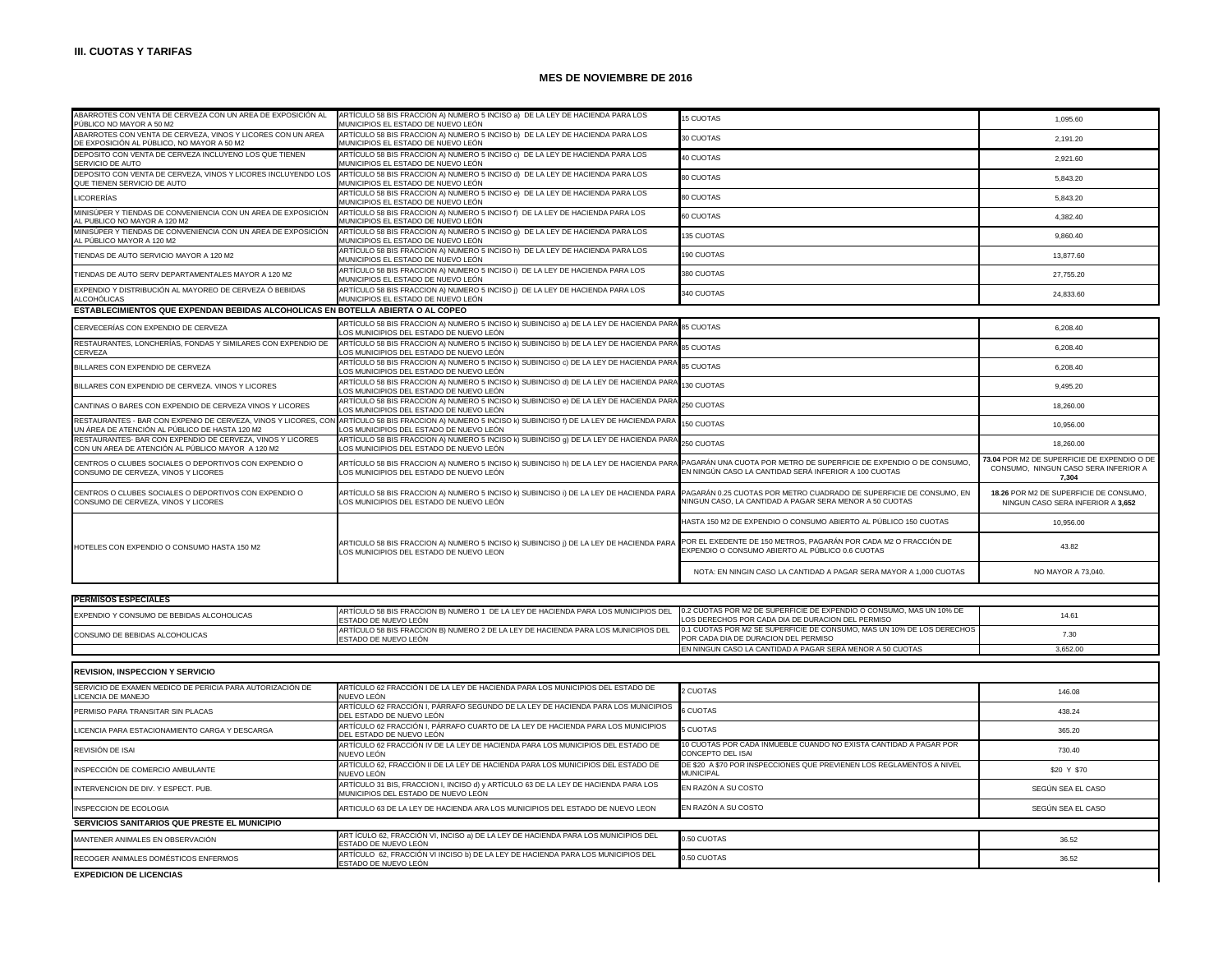|                                                                                             | ARTÍCULO 64, FRACCIÓN V, PÁRRAFO PRIMERO DE LA LEY DE HACIENDA PARA LOS MUNICIPIOS<br>DEL ESTADO DE NUEVO LEÓN                                                                                                                                | POR LICENCIA Y MEDIO DE IDENTIFICACIÓN POR M2 DE EXPOSICIÓN, 2.5 CUOTAS                                                                                                                                                                                                           | 182.60                                      |
|---------------------------------------------------------------------------------------------|-----------------------------------------------------------------------------------------------------------------------------------------------------------------------------------------------------------------------------------------------|-----------------------------------------------------------------------------------------------------------------------------------------------------------------------------------------------------------------------------------------------------------------------------------|---------------------------------------------|
| LICENCIA DE ANUNCIOS                                                                        | ARTÍCULO 64, FRACCIÓN V, PÁRRAFO SEGUNDO DE LA LEY DE HACIENDA PARA LOS MUNICIPIO<br>DEL ESTADO DE NUEVO LEÓN                                                                                                                                 | ANUNCIOS CUYA SUPERFICIE DE EXPOSICIÓN ESTE COMPUESTA DE ELEMENTOS<br>ELECTRÓNICOS, EL MONTO MÁXIMO SERÁ DE 75 CUOTAS                                                                                                                                                             | 5,478.00                                    |
| LICENCIA DE ANUNCIOS EN VIA PUBLICA                                                         | ARTÍCULO 64, FRACCIÓN V, PÁRRAFO SEXTO DE LA LEY DE HACIENDA PARA LOS MUNICIPIOS<br>DEL ESTADO DE NUEVO LEÓN                                                                                                                                  | 0.4 CUOTAS POR METROS CUADRADO DE EXPOSICION POR DIA                                                                                                                                                                                                                              | 29.22                                       |
| <b>LIMPIEZA DE LOTES BALDIOS</b>                                                            |                                                                                                                                                                                                                                               |                                                                                                                                                                                                                                                                                   |                                             |
|                                                                                             | ARTÍCULO 65, INCISO a) DE LA LEY DE HACIENDA PARA LOS MUNICIPIOS DEL ESTADO DE NUEVO<br>LEÓN                                                                                                                                                  | PREDIOS CON SUPERFICIE HASTA 1,000 M2 0.30 CUOTAS                                                                                                                                                                                                                                 | 21.91                                       |
| LIMPIEZA DE LOTES BALDÍOS                                                                   | ARTÍCULO 65 INCISO b) DE LA LEY DE HACIENDA PARA LOS MUNICIPIOS DEL ESTADO DE NUEVO<br>LEÓN                                                                                                                                                   | POR EL EXCEDENTE DE 1,000 M2, POR CADA M2 EXCEDENTE 0.26 CUOTAS                                                                                                                                                                                                                   | 18.99                                       |
|                                                                                             | ARTÍCULO 65, PÁRRAFO SEPTIMO DE LA LEY DE HACIENDA PARA LOS MUNICIPIOS DEL ESTADO<br>DE NUEVO LEÓN                                                                                                                                            | POR SERVICIO DE RECOLECCIÓN, TRASLADO Y DISPOSICIÓN FINAL DE LA BASURA<br>PRODUCTO DE LA LIMPIEZA A SOLICITUD DEL PROPIETARIO DEL PREDIO, EL COSTO<br>SERÁ DE 6 CUOTAS POR M3 O FRACCIÓN DE MATERIA RECOLECTADA                                                                   | 438.24                                      |
| LIMPIEZA Y RECOLECCION DE DESECHOS INDUSTRIALES Y COMERCIALES                               |                                                                                                                                                                                                                                               |                                                                                                                                                                                                                                                                                   |                                             |
|                                                                                             | ARTÍCULO 65 BIS INCISO a) DE LA LEY DE HACIENDA PARA LOS MUNICIPIOS DEL ESTADO DE<br>NUEVO LEÓN                                                                                                                                               | NMUEBLES QUE GENEREN HASTA 5 KG. DIARIOS, 2 CUOTAS                                                                                                                                                                                                                                | 146.08                                      |
|                                                                                             | ARTÍCULO 65 BIS INCISO b) DE LA LEY DE HACIENDA PARA LOS MUNICIPIOS DEL ESTADO DE<br>NUEVO LEÓN                                                                                                                                               | NMUEBLES QUE GENEREN MÁS DE 5 KG. Y HASTA 10 KG DIARIOS, 4 CUOTAS                                                                                                                                                                                                                 | 292.16                                      |
|                                                                                             | ARTÍCULO 65 BIS INCISO c) DE LA LEY DE HACIENDA PARA LOS MUNICIPIOS DEL ESTADO DE<br>NUEVO LEÓN                                                                                                                                               | NMUEBLES QUE GENEREN MÁS DE 10 KG. Y HASTA 25 KG. DIARIOS, 6 CUOTAS                                                                                                                                                                                                               | 438.24                                      |
| SERVICIO DE LIMPIA DE DESECHOS INDUSTRIALES Y COMERCIALES                                   | ARTÍCULO 65 BIS INCISO d) DE LA LEY DE HACIENDA PARA LOS MUNICIPIOS DEL ESTADO DE<br>NUEVO LEÓN                                                                                                                                               | INMUEBLES QUE GENEREN MÁS DE 25 KG. Y HASTA 50 KG. DIARIOS, 14 CUOTAS                                                                                                                                                                                                             | 1,022.56                                    |
|                                                                                             | ARTÍCULO 65 BIS INCISO e) DE LA LEY DE HACIENDA PARA LOS MUNICIPIOS DEL ESTADO DE<br>NUEVO LEÓN                                                                                                                                               | INMUEBLES QUE GENEREN MÁS DE 50 KG. Y HASTA 100 KG. DIARIOS, 25 CUOTAS                                                                                                                                                                                                            | 1.826.00                                    |
|                                                                                             | ARTÍCULO 65 BIS INCISO f) DE LA LEY DE HACIENDA PARA LOS MUNICIPIOS DEL ESTADO DE<br>NUEVO LEÓN                                                                                                                                               | INMUEBLES QUE GENEREN MÁS DE 100 KG. Y HASTA 200 KG. DIARIOS, 48 CUOTAS                                                                                                                                                                                                           | 3.505.92                                    |
|                                                                                             | ARTÍCULO 65 BIS INCISO g) DE LA LEY DE HACIENDA PARA LOS MUNICIPIOS DEL ESTADO DE<br>NUEVO LEÓN                                                                                                                                               | NMUEBLES QUE GENEREN MÁS DE 200 KG. Ó EL EQUIVALENTE A TRES M3 DIARIOS<br>EL COBRO SERÁ DE 48 CUOTAS MÁS 0.50 CUOTAS POR CADA 5KG. ADICIONALES                                                                                                                                    | 3,505.92 MÁS 36.52 POR CADA 5KG ADICIONALES |
| OCUPACION DE LA VIA PUBLICA                                                                 |                                                                                                                                                                                                                                               |                                                                                                                                                                                                                                                                                   |                                             |
| OCUPAR LA VÍA PUBLICA CON INSTALACIONES FIJAS O SEMIFIJAS                                   | ARTÍCULO 65 BIS-1, FRACCIÓN I DE LA LEY DE HACIENDA PARA LOS MUNCICPIOS DEL ESTADO<br>DE NUEVO LEÓN                                                                                                                                           | 0.016 CUOTAS DIARIAS                                                                                                                                                                                                                                                              | 1.17                                        |
| SITIOS DE AUTOMÓVILES                                                                       | ARTÍCULO 65 BIS-1, FRACCIÓN II DE LA LEY DE HACIENDA PARA LOS MUNICIPIOS DEL ESTADO<br>DE NUEVO LEÓN                                                                                                                                          | <b>5 CUOTAS POR TRIMESTRE</b>                                                                                                                                                                                                                                                     | 365.20                                      |
| CAJONES ESTACIONAMIENTO COMERCIAL                                                           | ARTÍCULO 65 BIS-1, FRACCIÓN III INCISO a) DE LA LEY DE HACIENDA PARA LOS MUNICIPIOS DEL<br>ESTADO DE NUEVO LEÓN                                                                                                                               | <b>CUOTAS POR M2</b>                                                                                                                                                                                                                                                              | 365.20                                      |
| CAJONES ESTACIONAMIENTO PARTICULAR                                                          | ARTÍCULO 65 BIS-1, FRACCIÓN III INCISO b) DE LA LEY DE HACIENDA PARA LOS MUNICIPIOS DEL<br>ESTADO DE NUEVO LEÓN                                                                                                                               | 1.5 CUOTAS POR M2                                                                                                                                                                                                                                                                 | 109.56                                      |
| RECOLECCIÓN DE PARQUÍMETROS                                                                 | ARTÍCULO 65 BIS-1, FRACCIÓN IV, PÁRRAFO PRIMERO DE LA LEY DE HACIENDA PARA LOS<br>MUNICIPIOS DEL ESTADO DE NUEVO LEÓN                                                                                                                         | \$2.50 POR HORA                                                                                                                                                                                                                                                                   | \$2.50 POR HORA                             |
| MERCADOS AMBULANTES                                                                         | ARTÍCULO 65 BIS-1, FRACCIÓN I DE LA LEY DE HACIENDA PARA LOS MUNCICPIOS DEL ESTADO<br>DE NUEVO LEÓN                                                                                                                                           | 0.016 CUOTAS DIARIAS POR M2 COMPLETO O FRACCION                                                                                                                                                                                                                                   | 1.17                                        |
| OTRAS OCUPACIONES DE LA VIA PUBLICA                                                         | ARTÍCULO 65 BIS-1, FRACCIÓN I, PÁRRAFO SEGUNDO DE LA LEY DE HACIENDA PARA LOS<br>MUNCIPIOS DEL ESTADO DE NUEVO LEON                                                                                                                           | 0.081 CUOTAS DIARIAS POR METRO CUADRADO                                                                                                                                                                                                                                           | 5.92                                        |
| CONTRIBUCIONES POR NUEVOS FRACCIONAMIENTOS, EDIFICACIONES, RELOTIFICACIONES Y SUBDIVISIONES |                                                                                                                                                                                                                                               |                                                                                                                                                                                                                                                                                   |                                             |
| PAGO DEL 7 %                                                                                | ARTICULO 65 BIS 2 DE LA LEY DE HACIENDA PARA LOS MUNICIPIOS DEL ESTADO DE NUEVO<br>LEON                                                                                                                                                       | SEGÚN SEA EL CASO                                                                                                                                                                                                                                                                 | SEGÚN SEA EL CASO                           |
| PAGO DEL ARTICULO 151 FRACC II                                                              | ARTICULO 65 BIS 2 DE LA LEY DE HACIENDA PARA LOS MUNICIPIOS DEL ESTADO DE NUEVO<br><b>LEON</b>                                                                                                                                                | CEDER SUELO AL MUNICIPIO PARA DESTINOS A RAZÓN DEL 17% -DIECISIETE DEL<br>ÁREA VENDIBLE Ó 22 -VEINTIDÓS METROS CUADRADOS POR UNIDAD DE VIVIENDA,<br>O LO QUE RESULTE MAYOR. LOS USOS COMPLEMENTARIOS NO HABITACIONALES<br>CEDERÁN EL 7% - SIETE DEL ÁREA VENDIBLE CORRESPONDIENTE | SEGÚN SEA EL CASO                           |
| <b>OTROS INGRESOS</b>                                                                       |                                                                                                                                                                                                                                               |                                                                                                                                                                                                                                                                                   |                                             |
| OTROS INGRESOS                                                                              | ARTICULO 63 PARRAFO SEGUNDO DE LA LEY DE HACIENDA PARA LOS MUNICIPIOS DEL ESTADO<br>DE NUEVO LEON                                                                                                                                             | SEGÚN SEA EL CASO                                                                                                                                                                                                                                                                 | SEGÚN SEA EL CASO                           |
| <b>DIVERSOS</b>                                                                             |                                                                                                                                                                                                                                               |                                                                                                                                                                                                                                                                                   |                                             |
| <b>DIVERSOS</b>                                                                             | ARTICULO 63 PARRAFO SEGUNDO DE LA LEY DE HACIENDA PARA LOS MUNICIPIOS DEL ESTADO<br>DE NUEVO LEON                                                                                                                                             | SEGÚN SEA EL CASO                                                                                                                                                                                                                                                                 | SEGÚN SEA EL CASO                           |
|                                                                                             | 3.- PRODUCTOS                                                                                                                                                                                                                                 |                                                                                                                                                                                                                                                                                   |                                             |
| <b>CONCEPTO Y DESCRIPCION</b>                                                               | <b>FUNDAMENTO JURÍDICO</b>                                                                                                                                                                                                                    | <b>CUOTA QUE CORRESPONDE</b>                                                                                                                                                                                                                                                      | <b>CANTIDAD</b>                             |
|                                                                                             |                                                                                                                                                                                                                                               |                                                                                                                                                                                                                                                                                   |                                             |
| <b>EXPLOTACION</b><br>CUOTAS DIF GUARDERIAS                                                 | ARTICULO 66, FRACCION I DE LA LEY DE HACIENDA PARA LOS MUNICIPIOS DEL ESTADO DE                                                                                                                                                               | SEGÚN SEA EL CASO                                                                                                                                                                                                                                                                 | SEGÚN SEA EL CASO                           |
|                                                                                             | NUEVO LEON<br><b>4.- APROVECHAMIENTOS</b>                                                                                                                                                                                                     |                                                                                                                                                                                                                                                                                   |                                             |
| <b>CONCEPTO Y DESCRIPCION</b>                                                               | <b>FUNDAMENTO JURÍDICO</b>                                                                                                                                                                                                                    | <b>CUOTA QUE CORRESPONDE</b>                                                                                                                                                                                                                                                      | <b>CANTIDAD</b>                             |
| <b>MULTAS</b>                                                                               |                                                                                                                                                                                                                                               |                                                                                                                                                                                                                                                                                   |                                             |
| <b>MULTAS DE TRANSITO</b>                                                                   | ARTICULO 67, FRACCION I Y ARTICULO 69 DE LA LEY DE HACIENDA PARA LOS MUNICIPIOS DEL<br>ESTADO DE NUEVO LEON Y ARTICULO 136, FRACCION V, 137, 138, 139, 140 Y 145 DEL<br>REGLAMENTO DE TRANSITO Y VIALIDAD DEL MUNICIPIO DE GARCIA, NUEVO LEON | DE ACUERDO AL TABULADOR Y DEMAS PRECEPTOS QUE ESTABLECE EL<br>REGLAMENTO DE TRANSITO Y VIALIDAD DEL MUNCIPIO DE GARCIA, NUEVO LEON                                                                                                                                                | SEGÚN SEA EL CASO                           |